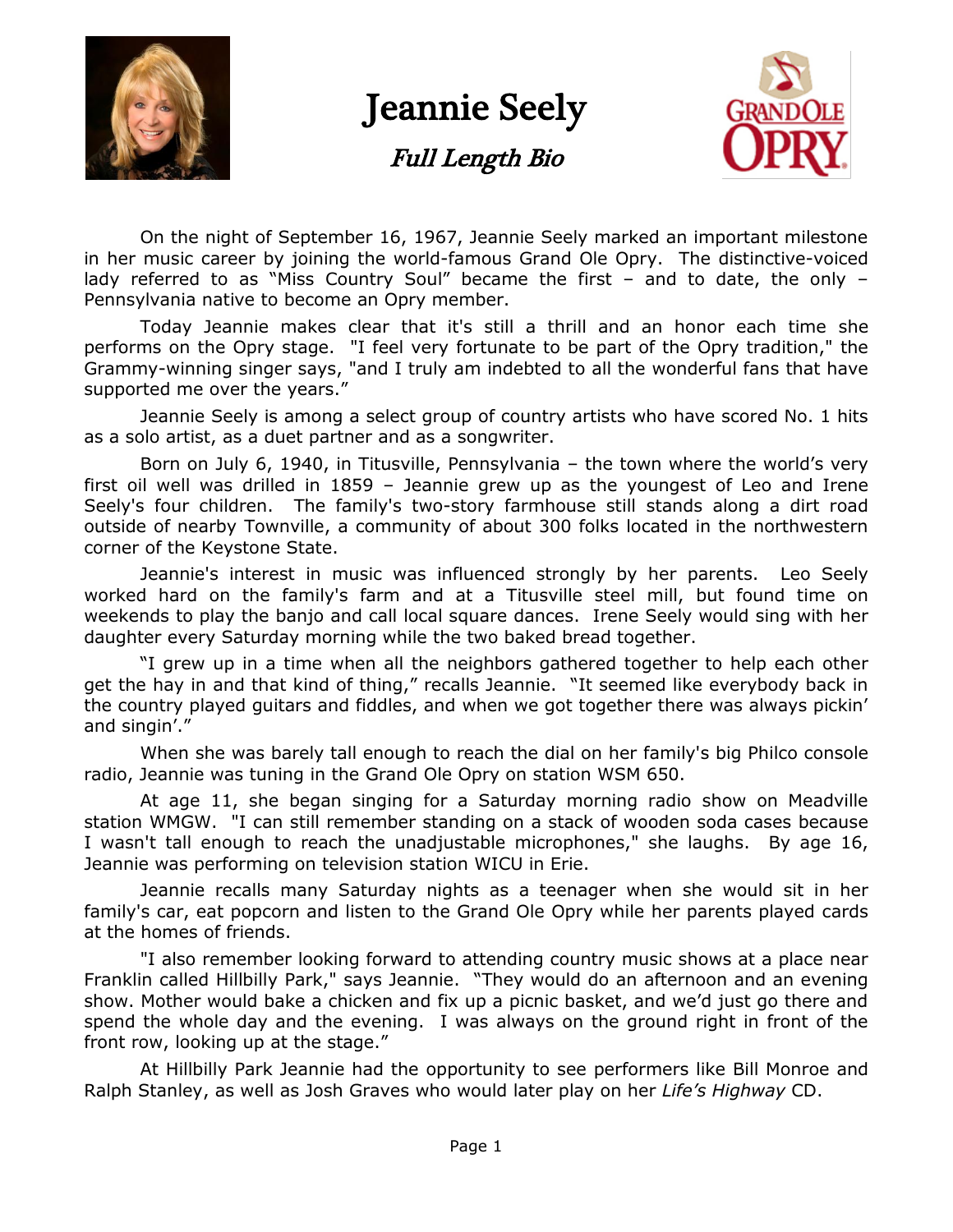"I still have the 8 by 10 photos I bought and had autographed there by stars like Jean Shepard, Little Jimmy Dickens and Wilma Lee and Stoney Cooper," she proudly notes. "I've been very blessed to later become friends with these Opry legends."

A cheerleader, majorette, and honor student while attending Townville High School, Jeannie sang at local amateur contests and began performing at weekend dances throughout northwestern Pennsylvania.

"Back then a lot of people made fun of me because I sang country," she admits today. "In those days calling somebody 'country' was actually a put-down." Jeannie remembers how the residents of tiny Townville didn't believe that anyone, especially a female, could make a living by singing or writing songs. "Some people didn't even think it was right for a girl to be singing with a band at dances," she remembers.

Following high school graduation in 1958, Jeannie worked for three years at the Titusville Trust Company. Initially hired as a stenographer at the bank, she was later promoted to a secretarial position for the bank's auditor.

During this period Jeannie continued her education by completing night classes that were conducted by the American Institute of Banking in Oil City. "Those courses in subjects like business finance and law were beneficial even later in my music career," Jeannie says. Both the local and national American Institute of Banking organizations have since made Jeannie an honorary lifetime member for her efforts in promoting the name and spirit of the organization.

According to Jeannie, it was the weather conditions one Sunday morning on a country back road that finalized her decision to move to California. "It was Easter, and I got my car stuck in a snow bank," she chuckles. "I had to walk the whole way home in my new dress to get my Dad's help. I decided right then and there that I was ready to make a change."

At age 21, Jeannie packed everything she could into her car, shipped the rest to "General Delivery, Los Angeles", and headed west. She initially took a job at a Beverly Hills bank, but left it after a year to take a secretarial position for half the money at Liberty and Imperial Records in Hollywood.

With a foot in the door of the music business, she began writing songs for Four Star Music and became a regular act, along with an unknown Glen Campbell, on the "Hollywood Jamboree" television series. Rhythm and blues artist Irma Thomas recorded a composition by Jeannie titled "Anyone Who Knows What Love Is" and scored a national pop hit with it.

Jeannie's songwriting led to her own recording contract on Challenge Records. A couple regional hits and a West Coast tour resulted, but unfortunately she received no national attention. A young songwriter visiting California named Hank Cochran was impressed with Jeannie's talent and suggested she move to Nashville. Jeannie, however, didn't think she was ready.

Upon the encouragement of singer Dottie West who recorded one of her songs, Jeannie finally took Hank Cochran's advice and moved to Nashville in the fall of 1965.

"When I arrived in town, I only had \$50 and a Ford Falcon to my name," she recalls. "Within a month though, Porter Wagoner hired me to replace Norma Jean as the female singer for his road show and syndicated television series."

Initially turned down by every record label in town, Jeannie finally got the big break she needed when a recording contract was offered by Monument Records. She went in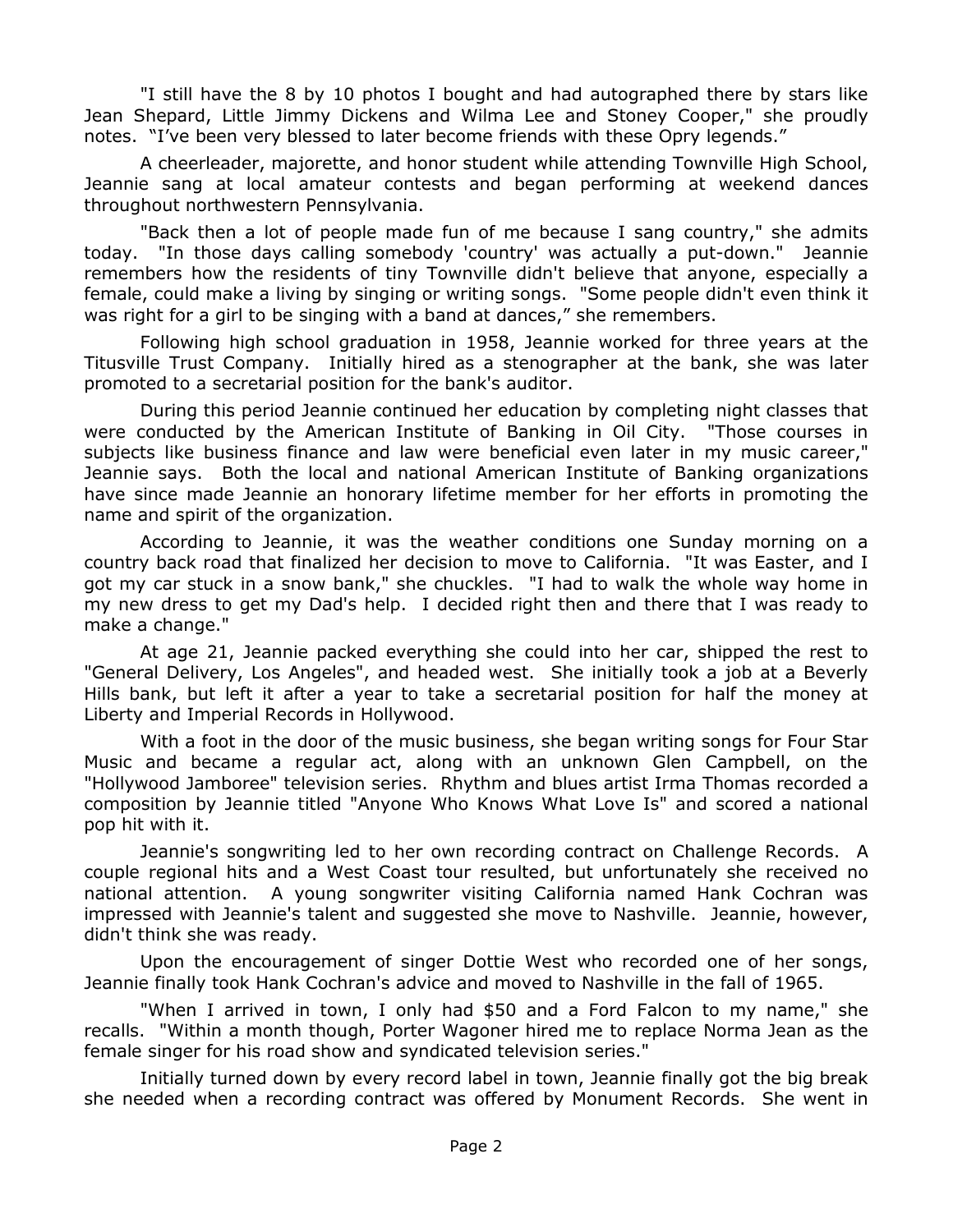the studio and recorded a Hank Cochran ballad titled "Don't Touch Me" on March 12, 1966.

Within only a few weeks the song debuted on the country music charts where it stayed for over five months. Although it held at the No. 2 position for three weeks on Billboard, the record actually went to No. 1 on all the other major charts, including Cashbox and Record World. It was also a crossover hit on the national pop charts.

Today "Don't Touch Me" is considered a standard in country music. Jeannie's recording of the song is ranked at No. 97 in the book titled *Heartaches By the Number: Country Music's 500 Greatest Singles* written by David Cantwell and Bill Friskics-Warren. The book, released in 2003, was published by the Vanderbilt University Press and the Country Music Foundation Press.

―Don't Touch Me‖ is also included in *The Stories Behind Country Music's All-Time Greatest 100 Songs* written by Ace Collins and published by Boulevard Books. The author writes, "Cochran's 'Don't Touch Me' has stood the test of time like few other works. Hauntingly beautiful, poetry set to meter, this composition merits particular praise for the exquisite manner in which it relates its story of love, doubt, and commitment.‖ The book describes how Buck Owens desperately wanted the song that Jeannie ultimately recorded and made a hit.

Country versions of "Don't Touch Me" have been recorded by Don Gibson, Tammy Wynette, George Jones, Lorrie Morgan, Ray Price, Lynn Anderson, Eddy Arnold, Barbara Mandrell, Roy Clark, Jack Greene, Dottie West, and many others, but none were charted singles.

The popularity of "Don't Touch Me" has crossed all musical styles – Etta James recorded a rhythm and blues version, Carolyn Hester a folk version, Bettye Swann a soul version and Eleni Mandell a pop version. A reggae version was even recorded by Nicky Thomas.

In June of 1966 Jeannie was invited to make her first guest appearance on the Grand Ole Opry. She received "Most Promising New Artist" awards that same year from all the national trade publications including Billboard, Cashbox, and Record World, as well as from polls of country music fans and radio DJs across the country.

On March 2, 1967, the National Academy of Recording Arts & Sciences honored Jeannie with the 1966 Grammy Award for the "Best Country Vocal Performance by a Female". Edging out friends and fellow nominees Loretta Lynn ("Don't Come Home A Drinkin'"), Dottie West ("Would You Hold It Against Me"), Connie Smith ("Ain't Had No Loving") and Jan Howard ("Evil On your Mind"), Jeannie Seely became only the third female country artist to receive the coveted Grammy. She accepted her award from Chet Atkins.

With a successful breakthrough hit, Jeannie found herself traveling from coast to coast for concert appearances. The new demands forced her to leave Porter Wagoner's show – and today Jeannie jokes that she was replaced by Dolly Parton because Dolly's 'hits' were bigger.

New opportunities for Jeannie included many concert and television appearances with the legendary Ernest Tubb. On the liner notes for one of Jeannie's early albums, the legendary Tubb wrote, "She puts heart and soul into every ballad she sings. Whether a new song or an old one, when Jeannie sings it, it becomes 'Jeannie's song'."

In September of 1967, Jeannie fulfilled her lifelong dream by joining the Grand Ole Opry. She remembers her Opry induction, attended by her parents from Pennsylvania, as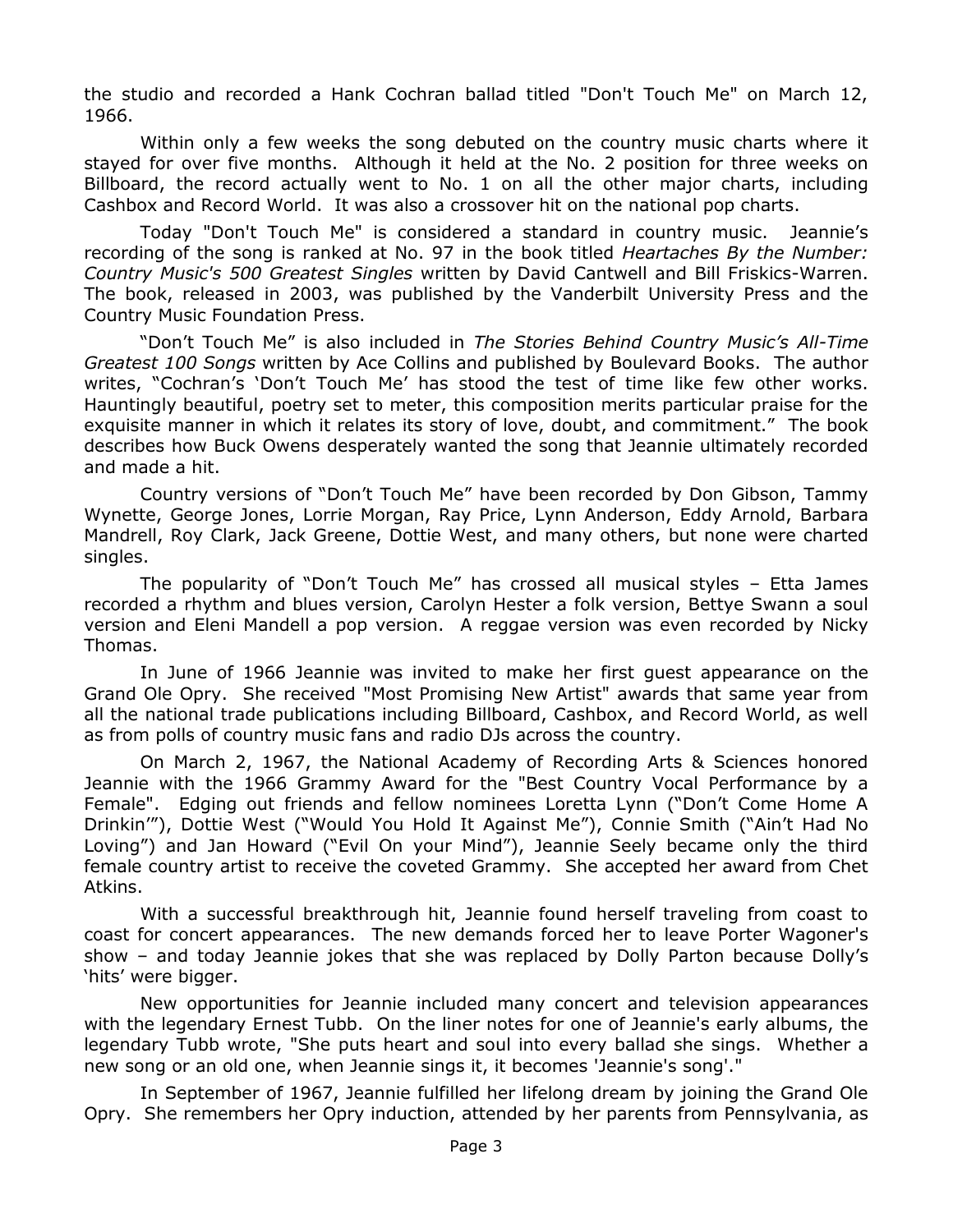"a very emotional night." "I started crying," she recalls, "and then I encored and that was even worse."

Often referred to as the "Mother Church of Country Music", the Ryman Auditorium in downtown Nashville was home to the Opry when Jeannie became a member. Although hot in the summer and drafty in the winter, Jeannie says the Ryman had a magic all its own. She fondly recalls sharing a crowded dressing room, which was actually the ladies restroom, with fellow performers like Barbara Mandrell who today lists Jeannie as one of her major influences.

After 31 years at the Ryman, the Grand Ole Opry moved on March 16, 1974, to the new 4,400 seat Opry House on the grounds of the Opryland theme park. At the muchpublicized grand opening show which was broadcast on over 1,300 radio stations worldwide, special guest President Richard Nixon told the audience, "Some girls have looks but can't sing. Others can sing but don't have looks Jeannie Seely's got them both." That quote subsequently appeared in newspapers across the country.

Known throughout her career as an individualist, as well as for her infectious humor, Jeannie Seely is widely recognized for changing the image of female country performers.

Jeannie is in fact credited for breaking the "calico curtain" by being the first woman to wear a mini-skirt on the Grand Ole Opry stage. "I really didn't think anything of it at the time, but it did cause quite a stir," she laughs. "The Opry manager even called me into his office."

In their book *Finding Her Voice: The Saga of Women in Country Music*, authors Mary Bufwack and Robert Oermann wrote, "Jeannie's frank talk, striking intelligence, freespirited life-style, and deeply moving vocals have long set her apart from most female country stars. When she arrived in Nashville in 1965, women were still expected to portray the submissive country sweetheart. Jeannie blazed a nonconformist trail from the moment she hit the Opry in her miniskirt...."

A string of hit records in the late '60's and early '70's solidified Jeannie's reputation as a country torch singer and earned her the nickname of "Miss Country Soul", a title still frequently used today. Country Music Hall of Fame member Marty Robbins once said, "Jeannie Seely is one of the great stylists of our time."

When at home, Jeannie made frequent guest appearances on television shows like "Hee Haw" and "That Nashville Music". On March 22, 1970, Jeannie was a featured guest on "Glen Campbell's Goodtime Hour".

Working with distinguished producers like Fred Foster and Owen Bradley, the blonde, blue-eyed singer recorded more than a dozen albums and over two dozen singles on the Monument, Decca, MCA and Columbia labels.

Jeannie placed singles on Billboard's national country music charts for 13 consecutive years from 1966 through 1978. Among her over two dozen hits were "It's Only Love", "A Wanderin' Man", "I'll Love You More", "He Can Be Mine", "Welcome Home To Nothing", "Little Things", "Farm in Pennsyltucky" and "When It's Over".

In 1973 Jeannie transformed the hobo lament "Can I Sleep In Your Barn Tonight Mister?" into the top ten hit "Can I Sleep In Your Arms?". The following year she adapted the Appalachian ballad "Come All You Fair And Tender Ladies" into another hit single titled "Lucky Ladies".

For two years Jeannie served as a radio disc jockey on her own Armed Forces Network Show, and for several months she traveled on military tours throughout Europe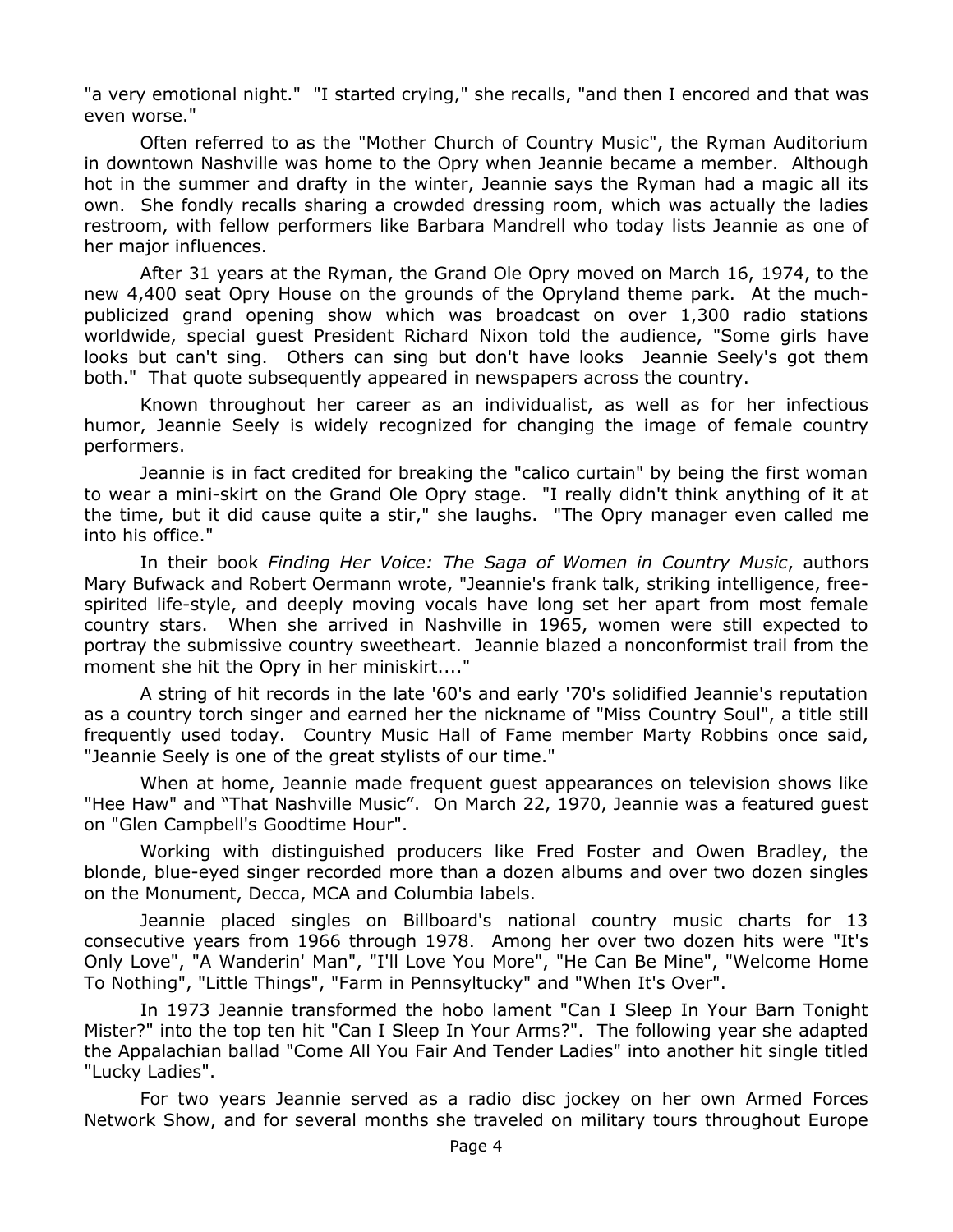and Asia. Upon returning from an overseas tour, Jeannie noted during an Opry performance that there was no U.S. flag  $-$  a patriotic symbol that she was accustomed to seeing. There has been an American flag displayed on the Opry stage ever since.

A 1969 duet recorded with fellow Opry member Jack Greene titled "Wish I Didn't Have to Miss You" went to No. 1 on the charts and launched one of the most successful duos and road shows in country music history.

Nominated for numerous Country Music Association (CMA) and Grammy awards, Jack Greene and Jeannie Seely toured together for over ten years, performing everywhere from New York's Madison Square Garden to London's Wembley Arena.

The duo changed the format of "package shows" and were considered forerunners in opening doors and bringing country music to wider audiences around the world. Through a special invitation from the White House they were named Goodwill Ambassadors to the annual United Nations Concert.

A long list of artists – including Dottie West, Norma Jean, Tex Williams, Lorrie Morgan, Jack Greene, Connie Smith, and Doyle Lawson – have recorded compositions written by Jeannie.

In 1972, Faron Young took "Leavin' And Sayin' Goodbye" to the No. 1 position, earning Jeannie a BMI Songwriter's Award.

In addition to Faron Young, other Country Music Hall of Fame members who have recorded Jeannie's songs include Merle Haggard, Ray Price, Willie Nelson, Little Jimmy Dickens and Ernest Tubb. The lyrics to one of Jeannie's songs was actually used for a Hallmark greeting card.

For several years Jeannie was married to Hank Cochran, the writer of such songs as "Make The World Go Away", "She's Got You", "I Fall To Pieces", "The Chair" and "Ocean Front Property". The marriage – the first for Jeannie but the fourth for Hank – finally ended in a divorce.

In 1977 the career of Jeannie Seely almost ended abruptly when she was involved in a near fatal automobile accident that left her with serious multiple injuries. "You know, it sounds like a cliche, but it's true that your perspective changes when you have a close call," she reflects. "What you took for granted you come to appreciate more." It was with the help and support of best friend Dottie West that Jeannie was able to recover and get back on her feet.

Ironically, Dottie's death in 1991 was due to injuries she suffered in an automobile accident while en route to the Opry. "I still think about Dottie all the time and miss her very much," says Jeannie. In 1995 she served as a consultant for the CBS television movie about Dottie's life titled *Big Dreams and Broken Hearts: The Dottie West Story*. Jeannie was portrayed in the movie by actress Cathy Worthington.

In the early 80's, Jeannie performed as the opening act for friend Willie Nelson's concert dates across the country. She also appeared in Willie's successful *Honeysuckle Rose* movie and sang on the soundtrack recording, a contribution which earned her a platinum album.

Jeannie became the first female artist to regularly host half-hour segments of the Grand Ole Opry. Those hosting duties actually began in 1985 when she was called upon as a last minute replacement for Del Reeves, the scheduled host, who was caught in a rare Nashville snowstorm.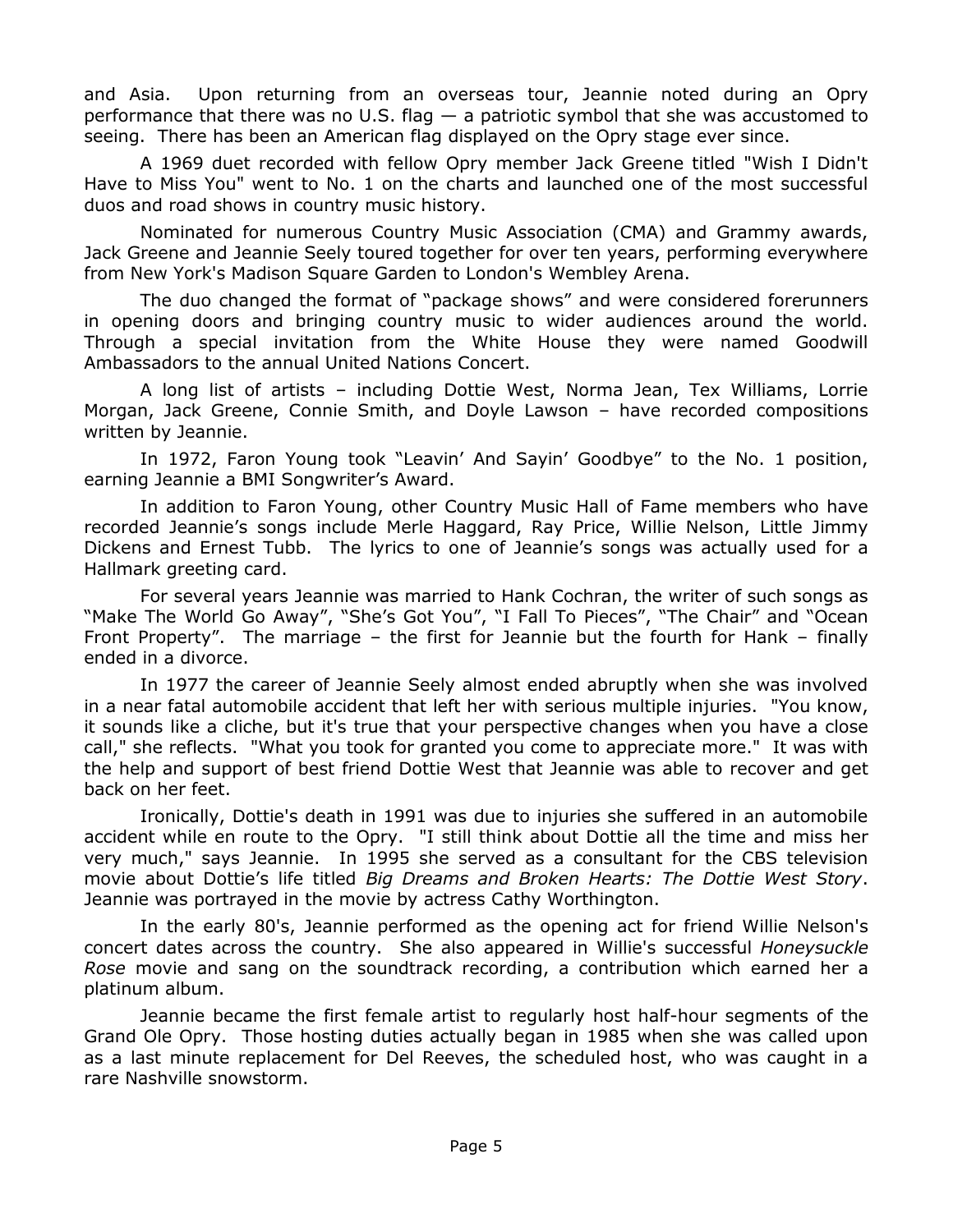During the late 80's Jeannie starred in several major stage productions. She played Jean Shepard's daughter and Lorrie Morgan's mother in the 1986 country musical called *Takin' It Home*. In 1988 she portrayed "Miss Mona" in a sold-out run of *The Best Little Whorehouse in Texas*, and the following year took a nonmusical role as the title character in *Everybody Loves Opal*.

In 1988 Jeannie published her own book, *Pieces of a Puzzled Mind*, containing a collection of Jeannie's unique witticisms. Also known as "Seely-isms" around Nashville, Jeannie notes that many of the sayings actually began as song titles or opening lines.

"County music has made so many of my dreams come true," Jeannie wrote in the book, "I just wish someone would have warned me about the nightmares." One of the most popular quotes from the book is "You don't have to kiss anyone's a—in this world, but sometimes it's best to bend a little bit and make 'em think you're goin' to."

Jeannie portrayed lead singer Danny Shirley's mother in Confederate Railroad's 1993 chart-topping music video for the song "Trashy Women". She also was featured in a video shot at Dollywood for the song "Wrapped Around" by fellow Opry member Brad Paisley who took Jeannie as his date to the 2000 CMA Awards Show. Ironically, the video was shown during Brad's performance on the 2001 CMA Awards Show – and Jeannie could be seen in the video clip.

Throughout the 80's and 90's, Jeannie appeared frequently on shows like "Nashville Now", "Crook and Chase", "Music City Tonight", "Grand Ole Opry Live", "You Can Be A Star", "Family Feud" and "Prime Time Country". She served as a regular host of "Opry Backstage", interviewing everyone from new and upcoming acts to superstars like Garth Brooks.

County artist Lorrie Morgan recorded a song co-written by Jeannie titled "I've Enjoyed As Much Of This As I Can Stand" for her 1997 album "Shakin' Things Up". Lorrie has credited Jeannie as being a major influence in her career and often refers to the Opry cohort as her "second mom".

Lorrie's father, the late George Morgan, was an Opry star who became a close friend of Jeannie's. "I admire Lorrie not only for her musical talent, but because she also inherited that wonderful sense of humor that her dad had," notes Jeannie. "I don't take lightly the fact that I was fortunate enough to know people like George Morgan, to work with him, and then to go on and become friends and work with his daughter. That's pretty amazing." Together Jeannie and Lorrie sang George's hit "Candy Kisses" for an Opry anniversary special televised on CBS.

According to Jeannie, the past few years have been some of the busiest years of her career. Nashville music critic Robert K. Oermann wrote in *Finding Her Voice: Women In Country Music*, "With her chin-out, tough/tender, heart-of-gold manner, Jeannie Seely remains one of country's most completely modern female personalities."

Jeannie has entertained on several cruise ships, including the week-long Grand Ole Opry cruises, and for several summers she performed at the Dollywood theme park. She's also been part of a successful overseas tour with the "Grand Ladies of the Grand Ole Opry". Jeannie performed on extensive tours of Ireland in both 2008 and 2009.

Jeannie continues to enjoy acting and for three months in 2000 she portrayed the role of Louise Seger during a successful run of the *Always, Patsy Cline* musical in Atlantic City.

Along with friends Jan Howard and Rita Coolidge, Jeannie filmed the heart-warming motion picture *Changing Hearts* in late 2001. The movie, which featured Faye Dunaway,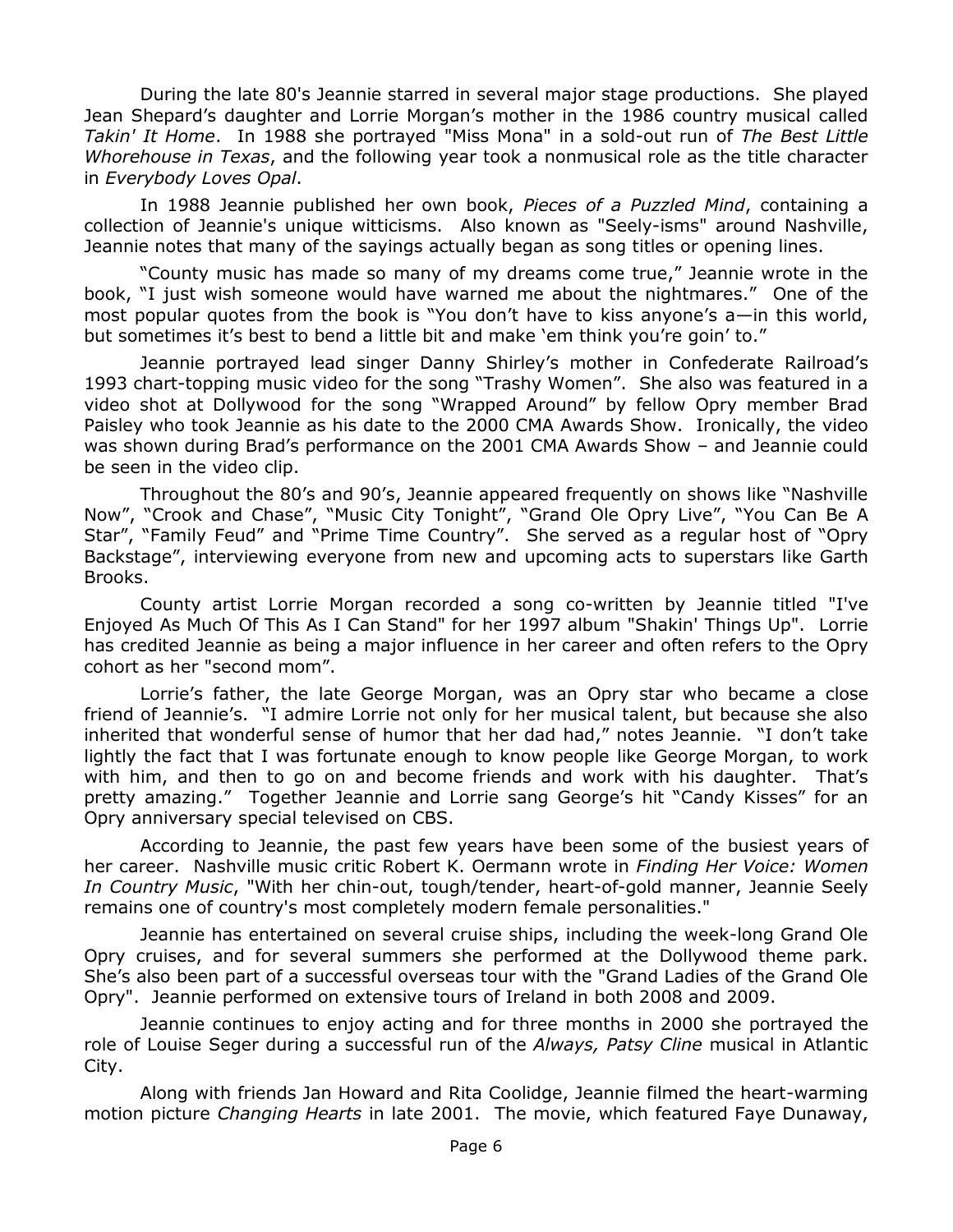Lauren Holly, Tom Skerritt, and Ian Somerhalder, is now available on DVD and VHS. Jeannie portrays a comical role as a do-good Women's Baptist League hospital volunteer named Mrs. Shelby. Proceeds from the movie help non-profit organizations dedicated to cancer research, education and support.

From 2004 to 2007, Jeannie and fellow country singer Helen Cornelius starred in successful runs of the musical production *Count It Be Love*, including a performance at the historic Ryman Auditorium. In February 2005, Jeannie was featured in a Nashville performance of *The Vagina Monologues* with fellow entertainers Pam Tillis and Kathy Mattea.

Among the many honors and accolades that Jeannie has received is the 2000 induction to the North America Country Music Hall of Fame. In 2003 she was honored with induction into the George D. Hay Music Hall of Fame located in Mammoth Spring, Arkansas. Jeannie also received the 2003 Legend Award from Bluebird Country News.

In 2006 Jeannie received the Songwriter of the Year Award from the R.O.P.E. (Reunion of Professional Entertainers) organization. In 2007 she received R.O.P.E.'s Entertainer of the Year Award.

An Internet poll conducted over a two month period by www.TakinTheCountryBack.com placed Jeannie at No. 11 among the "Most Influential Females in Country Music History".

In 2009 Jeannie was honored with the prestigious Colonel Aide-de-Camp Award presented by Tennessee Governor Phil Bredesen. The award recognizes citizens for meritorious public service with the distinction of being included in the Honorable Order of Tennessee Colonels.

Also in 2009, an interview conducted by Rik Paleri with Jeannie at the Grand Ole Opry for Rik's "Songwriters Notebook" television show was permanently entered into the archives of the Library of Congress in Washington, DC.

Re-released on CD format, *Jeannie Seely's Greatest Hits On Monument* continues to receive strong praise, including a review in the *All Music Guide To Country*.

Jeannie's music projects in recent years include a 23-song anthology CD called *Personal*, an album or traditional holiday songs titled *Number One Christmas* and a collection of standards, fan favorites, and duets appropriately labeled *Been There, Sung That*.

In 2001 Jeannie sang with fellow Opry member Ralph Stanley on *Clinch Mountain Sweethearts* which received an International Bluegrass Music Association Award for "Recorded Event of the Year", as well as a Grammy nomination for "Bluegrass Album of the Year".

In addition to her own recordings, Jeannie's vocals can be found on over 75 additional compilation albums and CDs. Her vocals on the Janis Joplin hit "Piece Of My Heart‖ appear on *Bluegrass Goes To Town: Pop Songs Bluegrass Style* released in April of 2002.

In the fall of 2003 Jeannie released her own acoustic and bluegrass project on OMS Records titled *Life's Highway*. The album features musicians Josh Graves, Glen Duncan, Steve Wariner, Jesse McReynolds, and Buck White – as well as harmony vocals from Charlie Louvin, the Osborne Brothers, and the Whites.

Country Weekly magazine reviewed the CD and wrote, "Life's Highway is one of the year's most welcome surprises – a thoughtful, inventive acoustic winner that's a much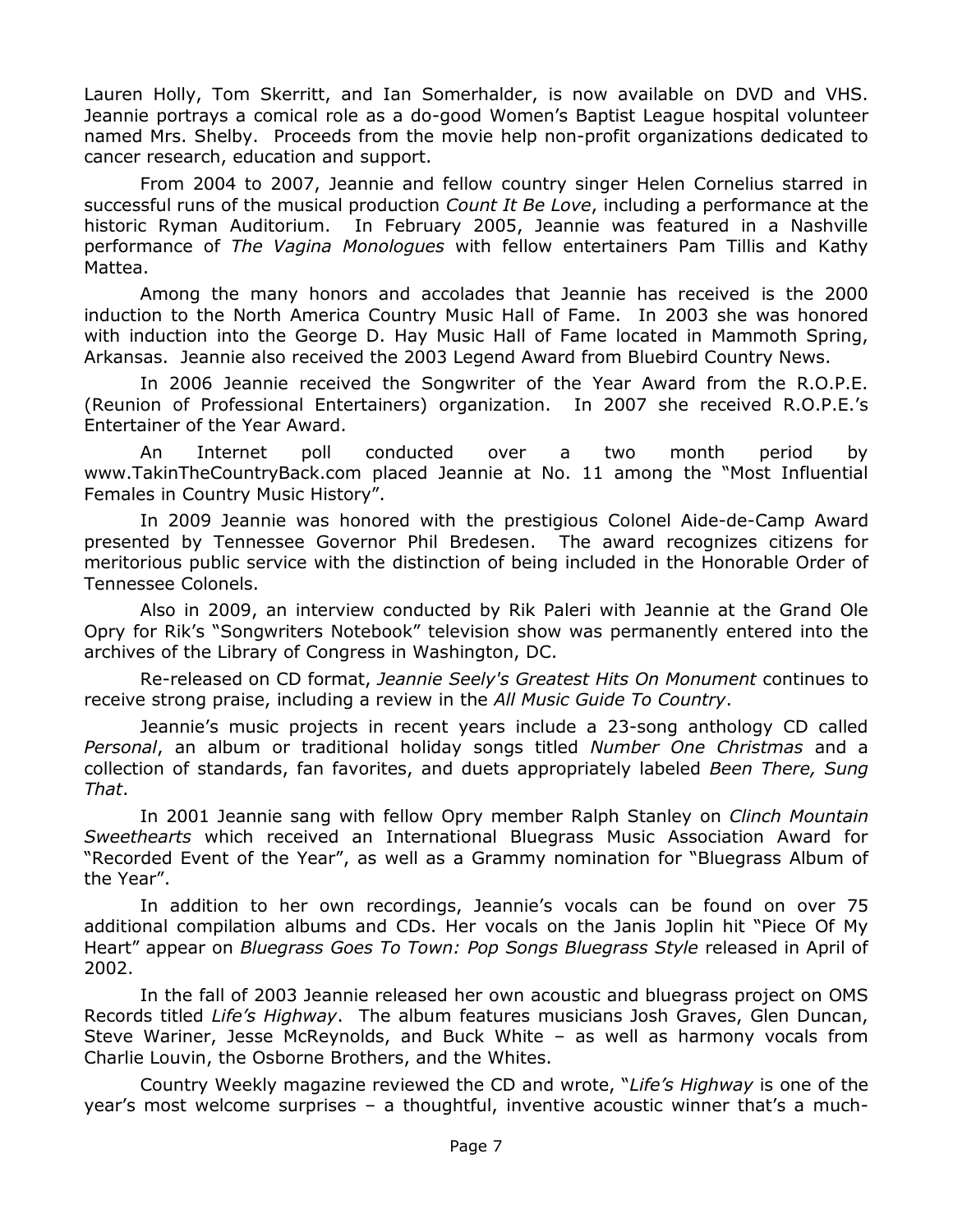needed slap in the face for anyone who might have forgotten how Jeannie earned her gig as one of the friendliest faces on the Grand Ole Opry. Jeannie simply owns these 13 tracks…‖

The recording career of Jeannie Seely has now spanned six decades with the early 2011 release of a new CD titled *Vintage Country* which is available on Jeannie's website and at select retail and online outlets.

"I wanted to call this project Vintage Country because the 'Vintage' part means 'old, but treasured'," chuckles Jeannie as she talks about her new project and reflects on her long career. Jeannie choose the songs on the CD collection herself and, with one exception, all are traditional country songs that were previously recorded by others.

"In recording this CD, it wasn't my intention to 'cover' any of these great performances by some of the most talented artists of our time," explains Jeannie, "but rather to do these wonderful old songs in the way I hear and feel them…for me. It brings me such joy to hear them again, and I hope they bring back some old memories for others."

The classic songs include Bobbie Gentry's "Ode To Billie Joe" from the 60's, and Billie Jo Spears' 70's hit, "Blanket On The Ground". "Billie Jo and I shared many ‗memorable moments' during our heyday, we had such a good time reminiscing when we toured Ireland together recently," Jeannie notes. "I haven't stopped humming 'Blanket' since then."

Jeannie explains that "Funny How Time Slips Away" came about when she was asked to perform a tribute to Billy Walker on the Tuesday Night Opry following his fatal auto accident in May 2006. In addition to Billy and Bettie Walker, Jeannie also dedicates the song to Charlie Lily and Danny Patton who also died in the accident.

"I can never sing enough Willie Nelson songs," notes Jeannie, who recorded duets with Willie for various past projects and used his song "Little Things" as the title track of her fourth album for Monument. In addition to "Funny How Time Slips Away" for Vintage *Country*, Jeannie also recorded Willie's "What A Way To Live", a hit for Johnny Bush that Jeannie frequent performs on the Opry.

Duet versions of "Let It Be Me" and "What's Going On In Your World" were recorded with Tim Atwood and Danny Davis respectively. Both vocalists are also talented musicians who perform as part of Jeannie's band on the Grand Ole Opry.

―Darktown Strutters' Ball‖ is known as a popular and jazz standard, but Jeannie decided to do a country version, and the resulting western swing tune became the CD's opening track. "I still remember my mother singing and dancing to 'Darktown Strutters' Ball' when I lived in Pennsylvania," says Jeannie.

For the past two decades Jeannie has lived close to the Grand Ole Opry in a quaint and comfortable home along the Cumberland River that she renovated and decorated herself. A major setback occurred in May 2010 when Jeannie lost her home, car and personal belongings in the devastating Nashville flood. Jeannie decided to rebuild her home and returned to it around the same time the Grand Ole Opry returned to the Opry House, her second home, which was also damaged.

On November 20, 2010, Jeannie married Nashville attorney Gene Ward. They share their home with Cheyenne, a Shih Tzu dog that became part of Jeannie's family in 2002.

Jeannie routinely performs at benefit shows for a wide variety of charities and causes. She has served as the co-host for the annual awards program for SOURCE, a